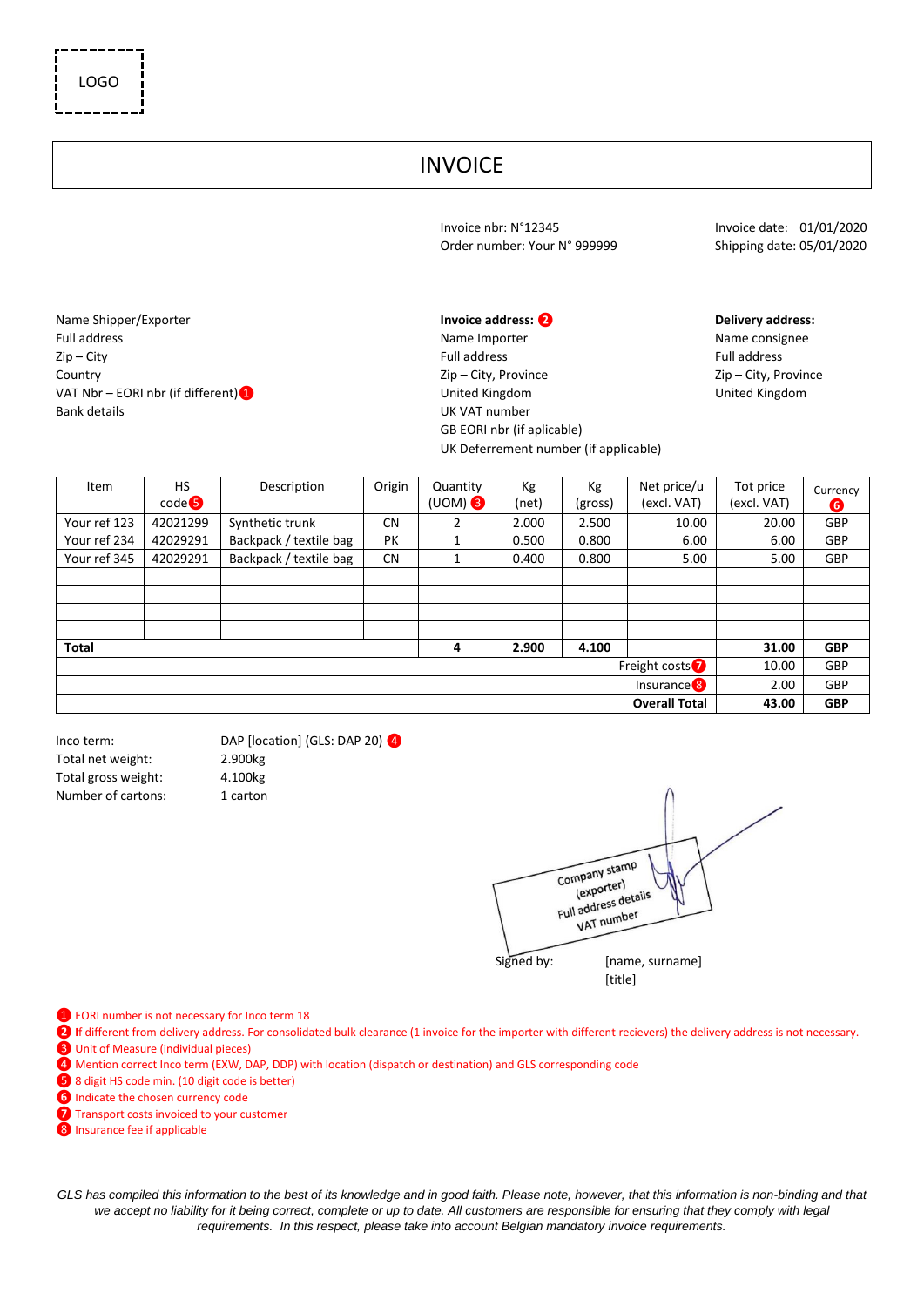

## **Summary** <sup>❾</sup>

| Invoice<br>Nbr | Total quantity<br>(UOM) | Total net weight<br>(kg) | Total gross weight<br>(kg) | Total net amount<br>GBP |  |
|----------------|-------------------------|--------------------------|----------------------------|-------------------------|--|
| N°12345        | 4                       | 4.100                    | 2.900                      | 43.00                   |  |
| N°23456<br>    | 10<br>$\cdots$          | 8.500<br>                | 5.950<br>                  | 80.00<br>               |  |
|                |                         |                          |                            |                         |  |
| <b>Total</b>   | 14                      | 12.600                   | 8.850                      | 123.00                  |  |

❾ If different invoices for same export consignment

GLS has compiled this information to the best of its knowledge and in good faith. Please note, however, that this information is non-binding and that *we accept no liability for it being correct, complete or up to date. All customers are responsible for ensuring that they comply with legal requirements. In this respect, please take into account Belgian mandatory invoice requirements.*